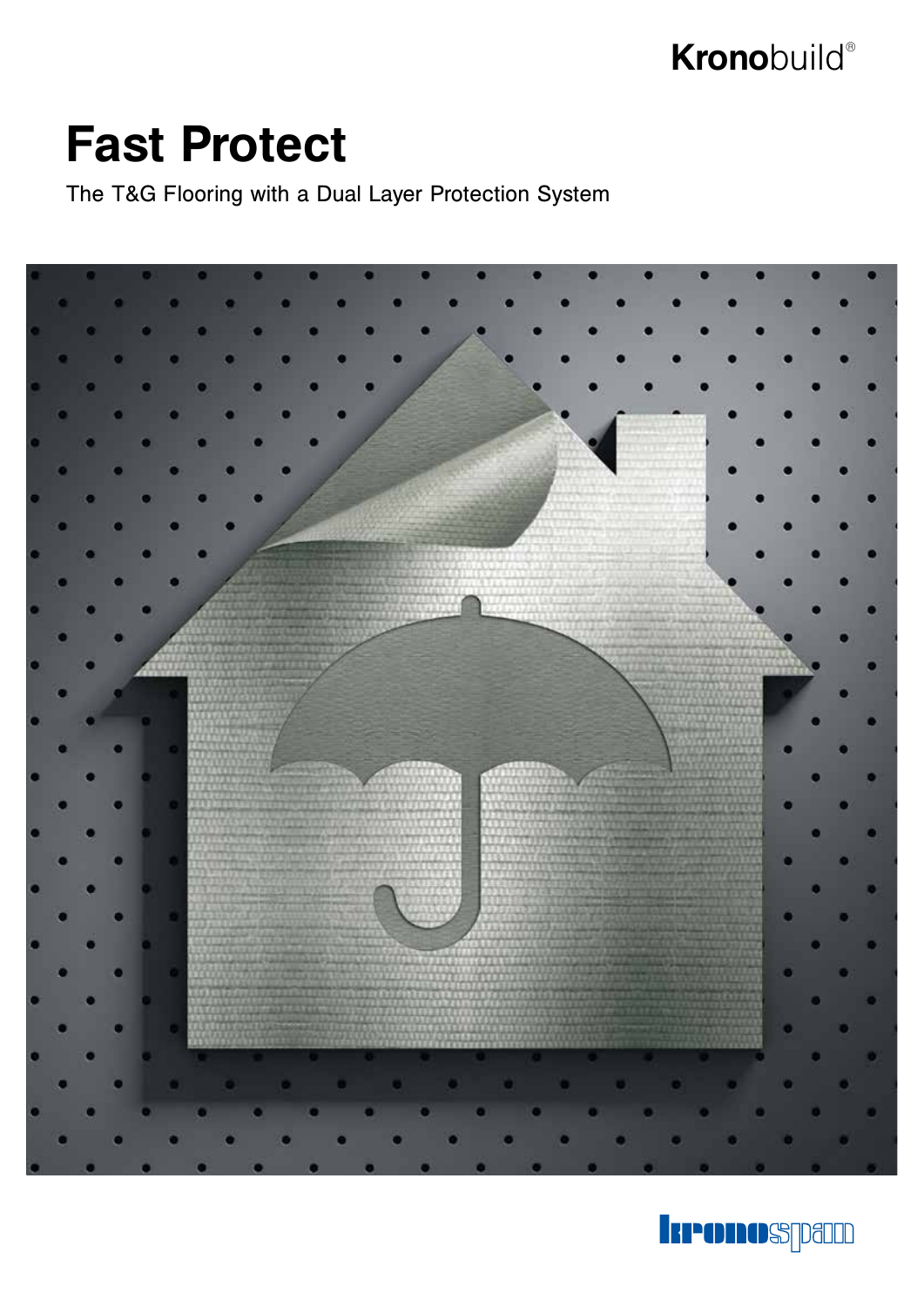### **Temporary and permanent protection combined in one board.**

Kronobuild® Fast Protect is a specifically designed Tongue and Groove structural flooring board which provides dual layer protection against accidental damage or spillages, and against exposure to the elements. Firstly a robust slip resistant, waterproof, woven film which once removed, and after all trades have completed works, leaves the floor free from site spoil and dirt. The second line of protection is a permanent, hard compound, slip-resistant, grey adhesive coating, formulated with enhanced moisture resistant qualities giving product stability throughout the build process and long after.

The Fast Protect also carries the independently approved BBA certificate allowing the board to be left exposed in the build process for a period of up to 42 days.

- Provides a safe slip-resistant working platform
- Full BBA certification Protects against the weather up to 42 days
- Protects during all stages of the build process
- Continues to Protect from accidental spills and damage after handover
- Significantly reduces clean up times
- Professional clean finish
- Woven peel off film is recyclable





**Standard** EN 312 - type P5

**Formaldehyde class** E1 (EN 120)

#### **Applications**

Protected structural flooring board for use with all types of engineered I joist and traditional timber joist systems as well as floating floors

| Size                 | <b>Thickness</b> | <b>Boards</b><br>per pack |  |
|----------------------|------------------|---------------------------|--|
| $2400 \times 600$ mm | 18mm             | 86                        |  |
| $2400 \times 600$ mm | 22 <sub>mm</sub> | 70                        |  |

#### **D4 adhesive**

For a strong lasting bond, Kronobuild® D4 is applied to the top of the joists and all tongue and groove joints.

# **Krono**build® **Fast Protect**

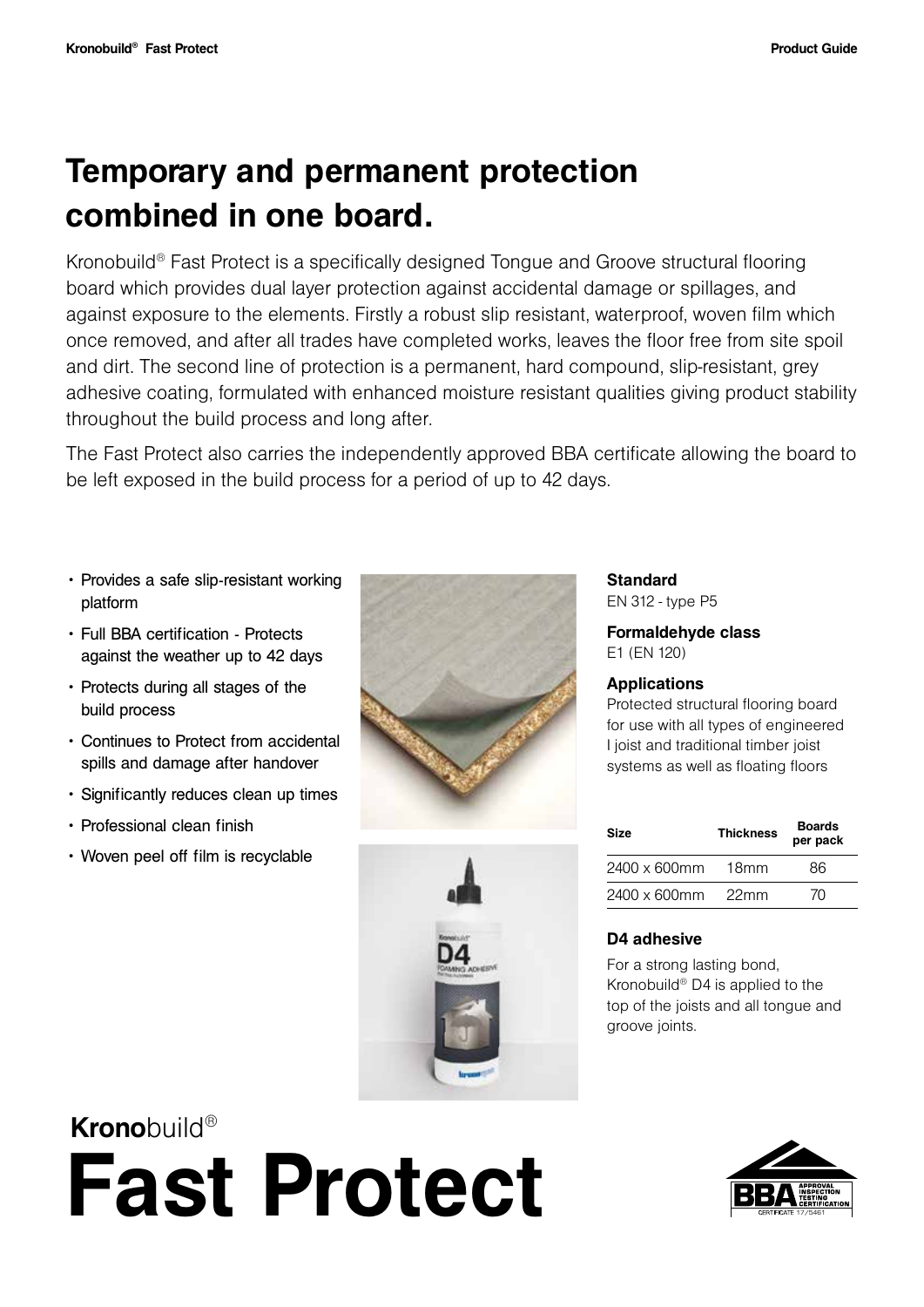

**BBA** 

uild Fast Protect

**Kronobuild® Fast Protect**